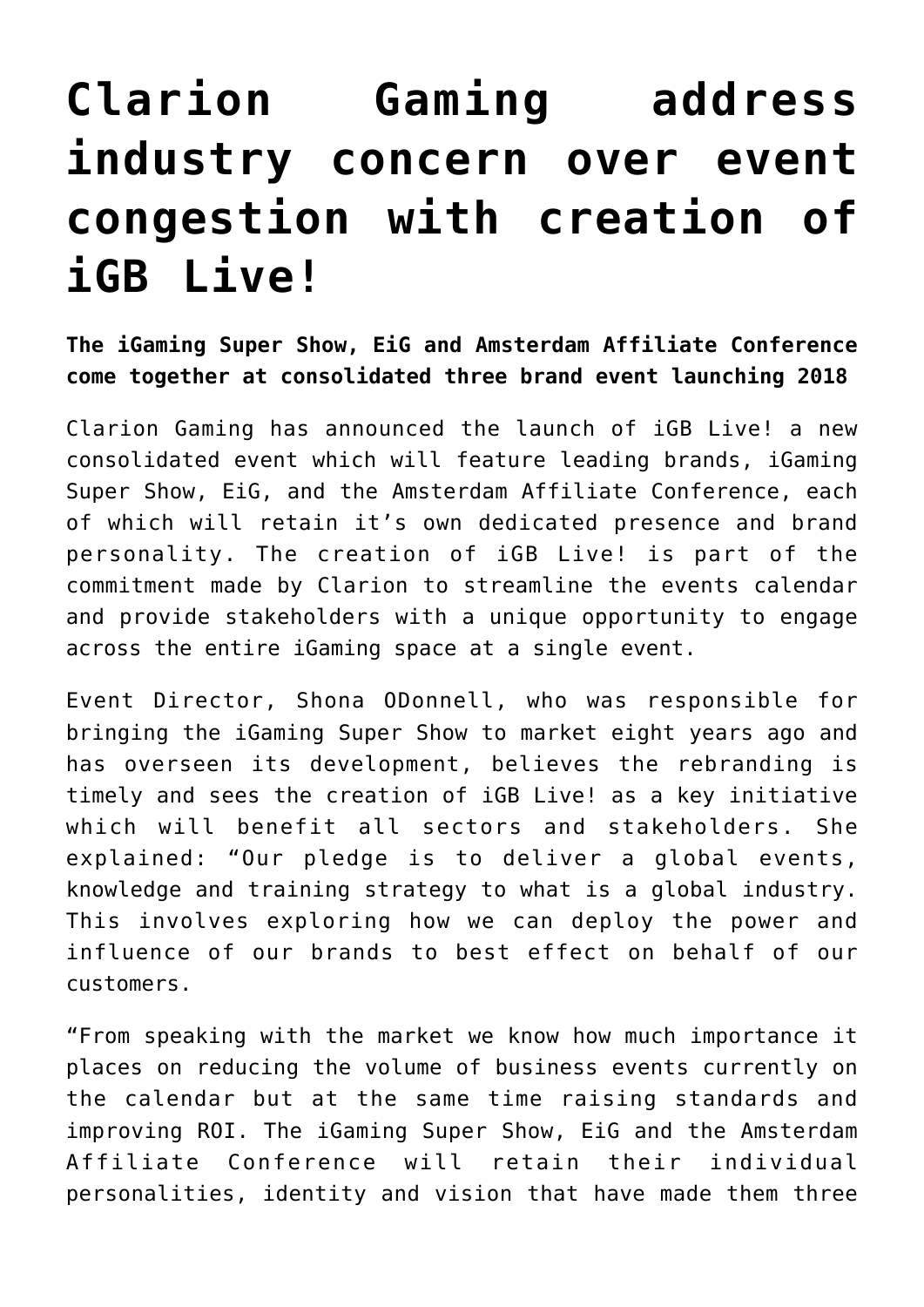of the best known and respected brands in gaming. This strategic move will enhance the value and appeal of attending what will be the biggest dedicated iGaming exhibition and conference for the industry and one which is guaranteed to meet stakeholder needs from a networking, education and business perspective.

"The feedback to iGB Live! from all sectors of the business – affiliates, operators, suppliers and regulators – has been extremely positive: our job now is to get on with the important business of delivering best value to our customers courtesy of a clearly considered and joined up strategy. I am extremely passionate about the future of the brand and excited about overseeing its development. I want to take this opportunity to thank everyone that has supported our events over the years and look forward to discussing the developments with them all at EiG where I will be available to discuss and take feedback."

Tom Light, Vice President of Business Development at SBTech said: "EiG and the iGaming Super Show have been high quality events for many years and bringing them together under one roof will enable delegates and sponsors to meet even more key players in the affiliate and B2B space. SBTech is delighted to support and sponsor the event and make it even more of a mustattend for everyone in the igaming sector."

Penny Campbell, Head of Events at Microgaming, said: "Microgaming is fully supportive of the plans to incorporate EiG into next year's iGaming Super Show. We have been loyal supporters of both events for many years and we welcome this decision. The iGaming Super Show has grown in importance yearon-year and become a key meeting place for the industry. Its July time slot works well – long enough after ICE, and just before the summer break. It is a bold step and should be well received by the industry."

The first iGB Live! Incorporating the iGaming Super Show, EIG